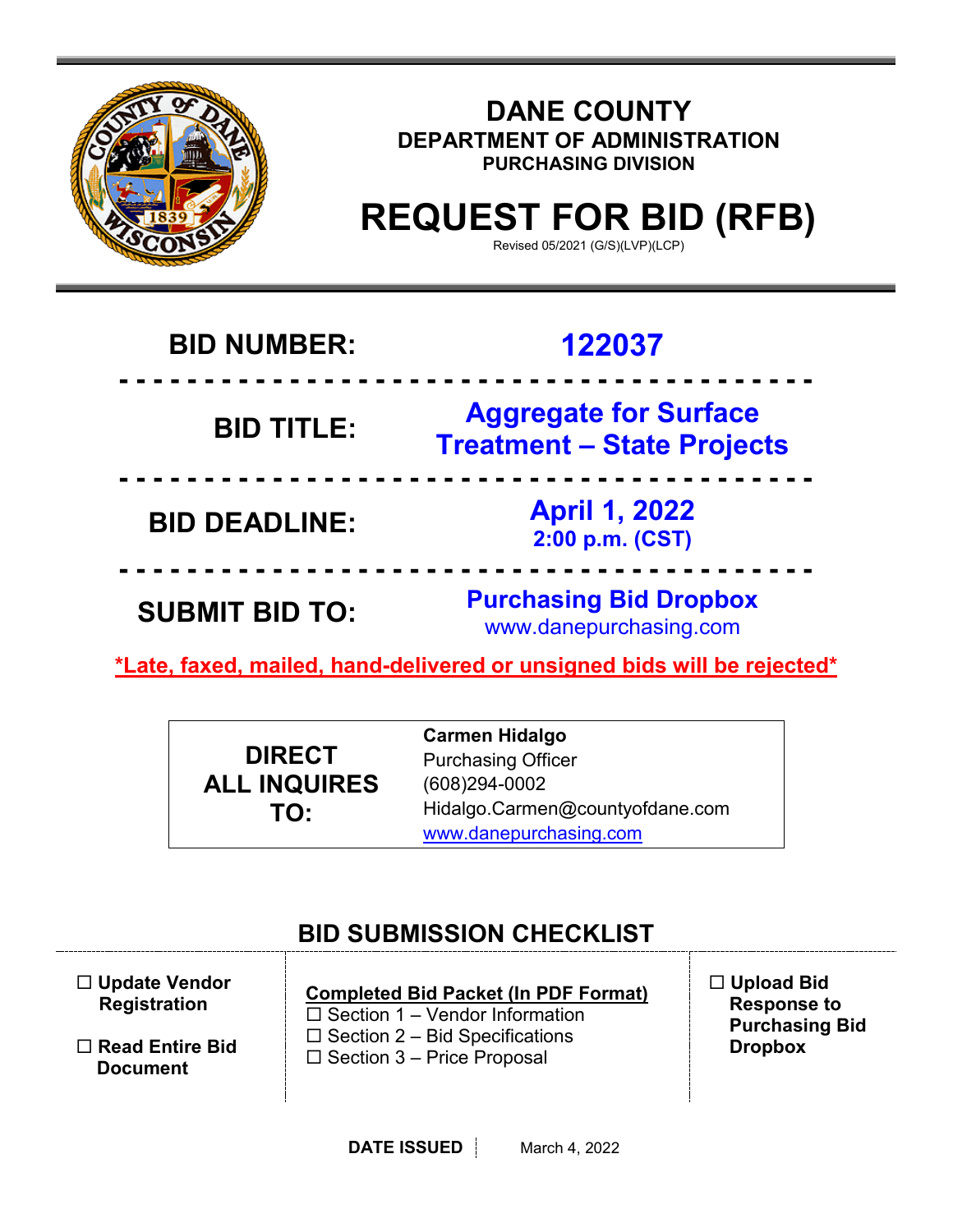#### **VENDOR INFORMATION**

#### **VENDOR NAME:**

| Vendor Information (address below will be used to confirm Local Vendor Preference) |                  |  |  |  |
|------------------------------------------------------------------------------------|------------------|--|--|--|
| <b>Address</b>                                                                     |                  |  |  |  |
| <b>City</b>                                                                        | County           |  |  |  |
| <b>State</b>                                                                       | $Zip+4$          |  |  |  |
| <b>Vendor Rep. Name</b>                                                            | <b>Telephone</b> |  |  |  |
| <b>Title</b>                                                                       |                  |  |  |  |
| <b>Email</b>                                                                       |                  |  |  |  |
| Dane County Vendor #                                                               |                  |  |  |  |

**Local Vendor Preference** *(Reference General Guidelines #1.6)* □ Locally Based & Owned Vendor **Locally Operated Vendor □ Non-Locally Operated Vendor No Local Vendor Preference No Preference**

|              | <b>Local Content Vendor Preference</b> |
|--------------|----------------------------------------|
|              | (Reference General Guidelines #1.7)    |
| ⊔            | <b>Dane County-Made</b>                |
| Ħ            | <b>Regionally-Made</b>                 |
| $\mathbf{L}$ | <b>Wisconsin-Made</b>                  |
| $\mathbf{L}$ | <b>No Preference</b>                   |

#### **Cooperative Purchasing** *(Reference General Guidelines #1.8)*

 $\Box$  I agree to furnish the commodities or services of this bid to municipalities and state agencies.  $\Box$  I do not agree to furnish the commodities or services of this bid to municipalities and state agencies.

#### **Fair Labor Practice Certification** *(Reference General Guidelines #1.9)*

 Vendor has not been found by the National Labor Relations Board ("NLRB") or the Wisconsin Employment Relations Commission ("WERC") to have violated any statute or regulation regarding labor standards or relations in the seven years prior to the date this bid submission is signed.

 $\Box$  Vendor has been found by the National Labor Relations Board ("NLRB") or the Wisconsin Employment Relations Commission ("WERC") to have violated any statute or regulation regarding labor standards or relations in the seven years prior to the date this bid submission is signed.

| Addenda – we hereby acknowledge receipt, review and use of the following addenda, if applicable. |                                       |               |                    |             |  |  |  |
|--------------------------------------------------------------------------------------------------|---------------------------------------|---------------|--------------------|-------------|--|--|--|
|                                                                                                  | $\Box$ Addendum #1 $\Box$ Addendum #2 | □ Addendum #3 | $\Box$ Addendum #4 | $\Box$ None |  |  |  |

#### **Signature Affidavit**

In signing this bid, we certify that we have not, either directly or indirectly, entered into any agreement or participated in any collusion or otherwise taken any action in restraint of free competition; that no attempt has been made to induce any other person or firm to submit or not to submit a bid; that this bid has been independently arrived at without collusion with any other bidder, competitor or potential competitor; that this bid has not been knowingly disclosed prior to the opening of bids to any other bidder or competitor; that the above statement is accurate under penalty of perjury.

The undersigned, submitting this bid, hereby agrees with all the terms, conditions, and specifications required by the County in this Request for Bid, and declares that the attached bid and pricing are in conformity therewith.

**Signature:** \_\_\_\_\_\_\_\_\_\_\_\_\_\_\_\_\_\_\_\_\_\_\_\_\_\_\_\_\_ **Title:** \_\_\_\_\_\_\_\_\_\_\_\_\_\_\_\_\_\_\_\_\_

| Title: |
|--------|
|--------|

**Printed Name:** \_\_\_\_\_\_\_\_\_\_\_\_\_\_\_\_\_\_\_\_\_\_\_\_\_\_ **Date:** \_\_\_\_\_\_\_\_\_\_\_\_\_\_\_\_\_\_\_\_\_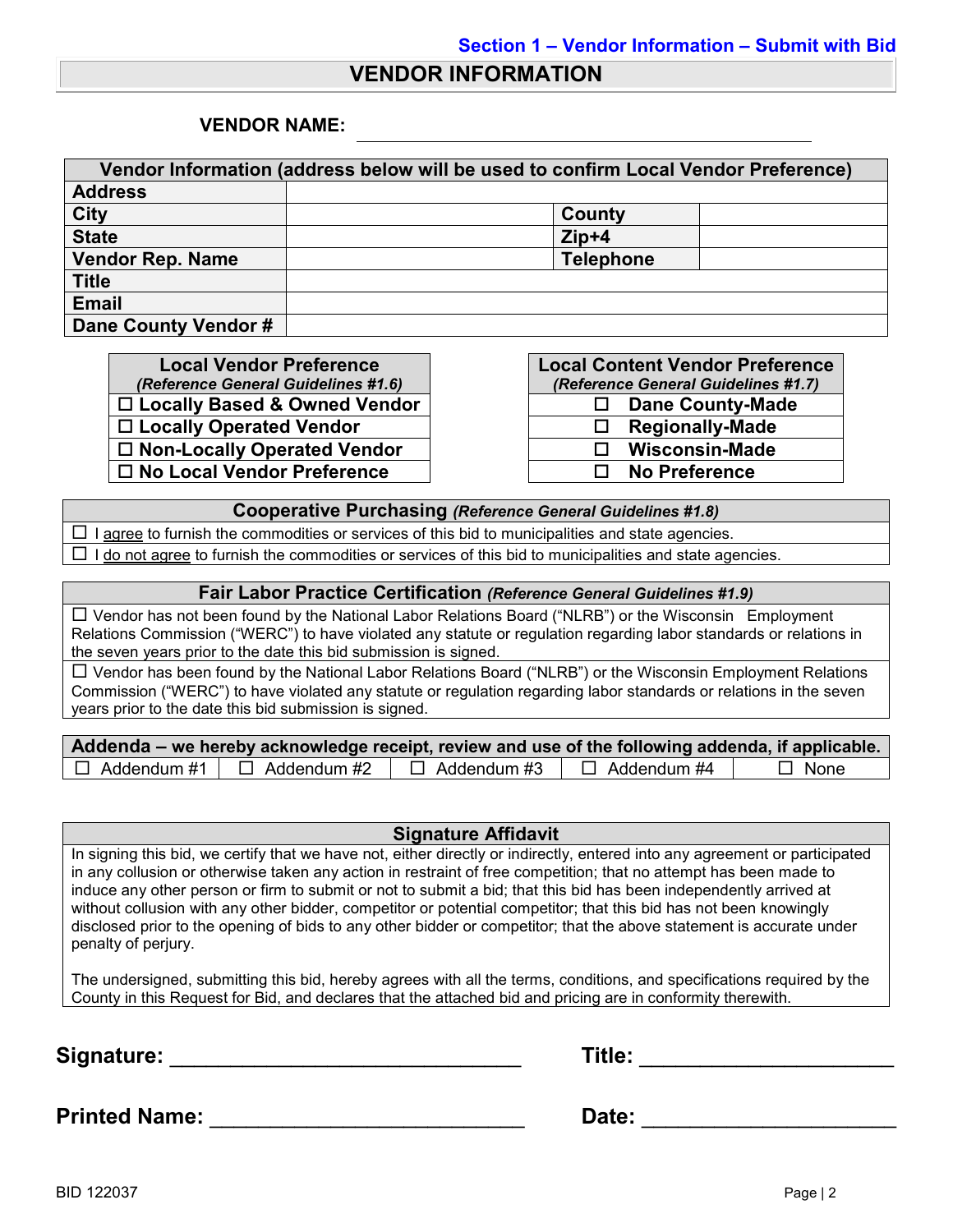Dane County as represented by the Purchasing Division will accept bids for the purchase of specified item(s) as described within this document.

**Specification Compliance:** Bidder shall complete every space in the area provided with either a check mark to indicate the item being bid is exactly as specified **(Yes),** or deviates from bid specification **(No).** Any deviation from the minimum specifications stated herein must be identified in detail in the Specifications Deviations section of the bid and must include a description of how the proposed item(s) differ from the bid requirements, along with detailed justification for such deviation. Bidder shall include photos and schematics as necessary, for complete clarification.

The specifications below describe an acceptable product. Minor variations in specification may be accepted if, in the opinion of County staff, they do not adversely affect the quality, maintenance or performance of the item(s). Dane County reserves the right to accept or reject any and all bids, to waive informalities and to choose the bid that best meets the specifications and needs of the County.

**Term:** The contract shall be effective on the date indicated on the Dane County purchase order or the Dane County contract execution date and shall run for one year from that date.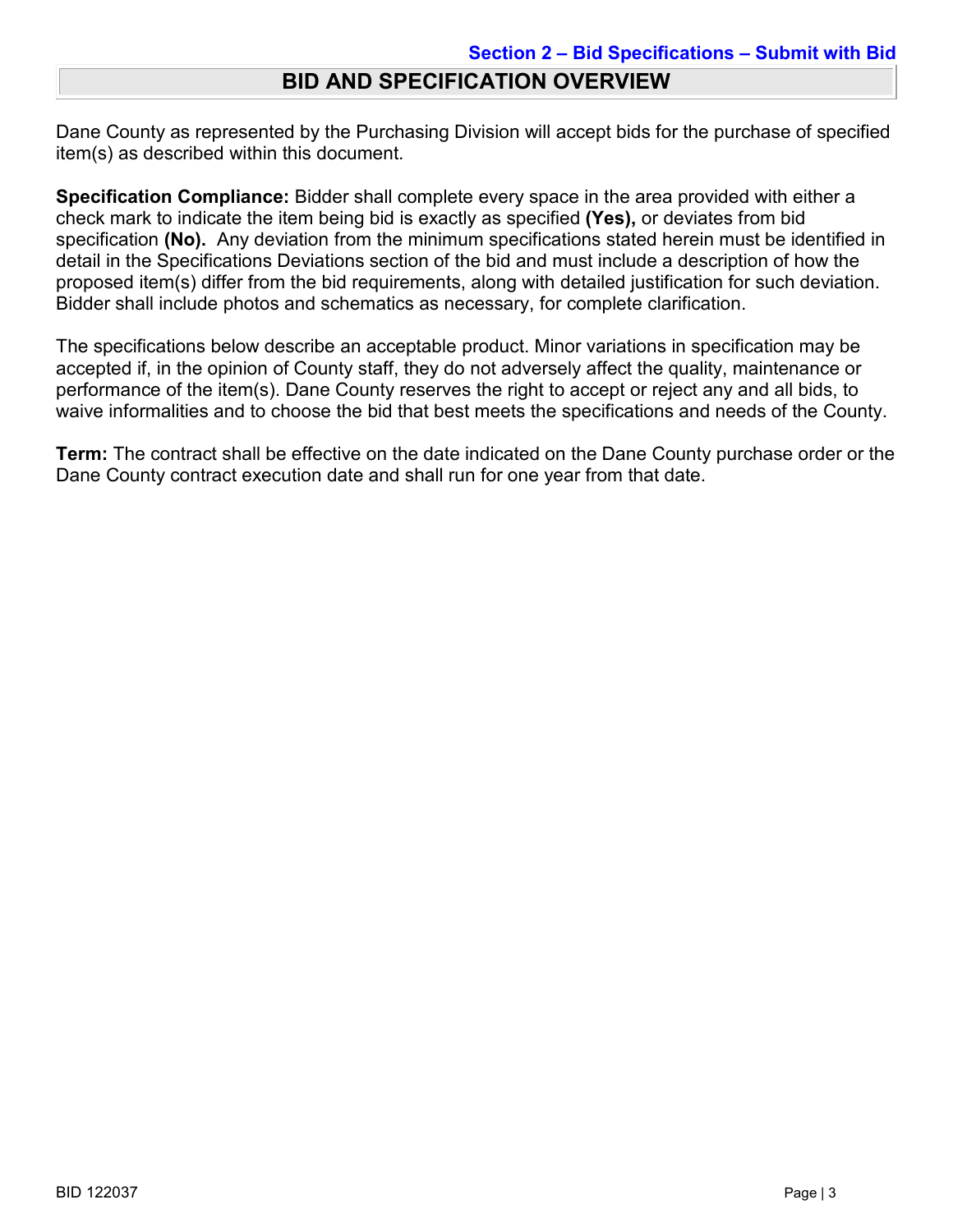### **BID SPECIFICATIONS Aggregate for Surface Treatment – State Projects**

#### **GENERAL**

You are invited to submit a bid to furnish aggregate for surface treatment to be used as cover material on asphalt (State projects) sealcoat work. We are seeking bids for this material either delivered to our site, or picked up by Dane County from the producer's stockpile.

All materials supplied under this proposal shall conform to the Standard Specifications for Road and Bridge Construction, 2022 edition (hereinafter referred to as the "Standard Specifications"), and all subsequent revisions and supplementary specifications, of the Wisconsin Division of Highways, Department of Transportation.

Your failure to submit a bid may prevent Dane County Highway and Transportation Department from acquiring your product(s). Thus, if you are interested in doing business with the Dane County Highway and Transportation Department in 2022, we strongly encourage you to submit a bid by the opening date indicated.

#### **GRADATION AND QUALITY**

Provide aggregate conforming to section 475 of The State of Wisconsin Standard Specifications for Road and Structure Construction, 2022 Edition. The aggregates are to be uniform in quality and free from wood, bark, roots and other deleterious materials.

- 1. P200 specification listed below is critical for sealcoat operations. Material will be tested prior to award of bid and if the P200 specification is not met the contractor may wash the material and have it retested.
- 2. Section 475.2.4 is modified to meet the following gradation requirements for Pea Gravel, Quartzite or Granite Chips:

| <b>GRADE 1: Pea Gravel, Quartzite or</b><br><b>Granite</b> |                        |  |  |  |
|------------------------------------------------------------|------------------------|--|--|--|
| <b>Sieve Size</b>                                          | % Passing<br>by Weight |  |  |  |
| 1/2 inch (12.5 mm)                                         | 100                    |  |  |  |
| 3/8 inch (9.5 mm)                                          | 95-100                 |  |  |  |
| 1/4 inch (6.3 mm)                                          |                        |  |  |  |
| $(4.75 \, \text{mm})$<br>No 4                              | 10-30                  |  |  |  |
| No 8<br>$(2.36 \text{ mm})$                                |                        |  |  |  |
| No 16 (1.18 mm)                                            | $0 - 5$                |  |  |  |
| (425 microns)<br>No 40                                     |                        |  |  |  |
| (75 microns)<br>No 200                                     | በ-2                    |  |  |  |

#### **BID OPTIONS AND AWARD**

This bid proposal contains two options regarding the delivery of material.

Option "A" requires the supplier to deliver the material to the specified location. Dane County will stockpile the material under this option.

Option "B" requires that the material be available in stockpile at the supplier's pit (hauling will be done by Dane County).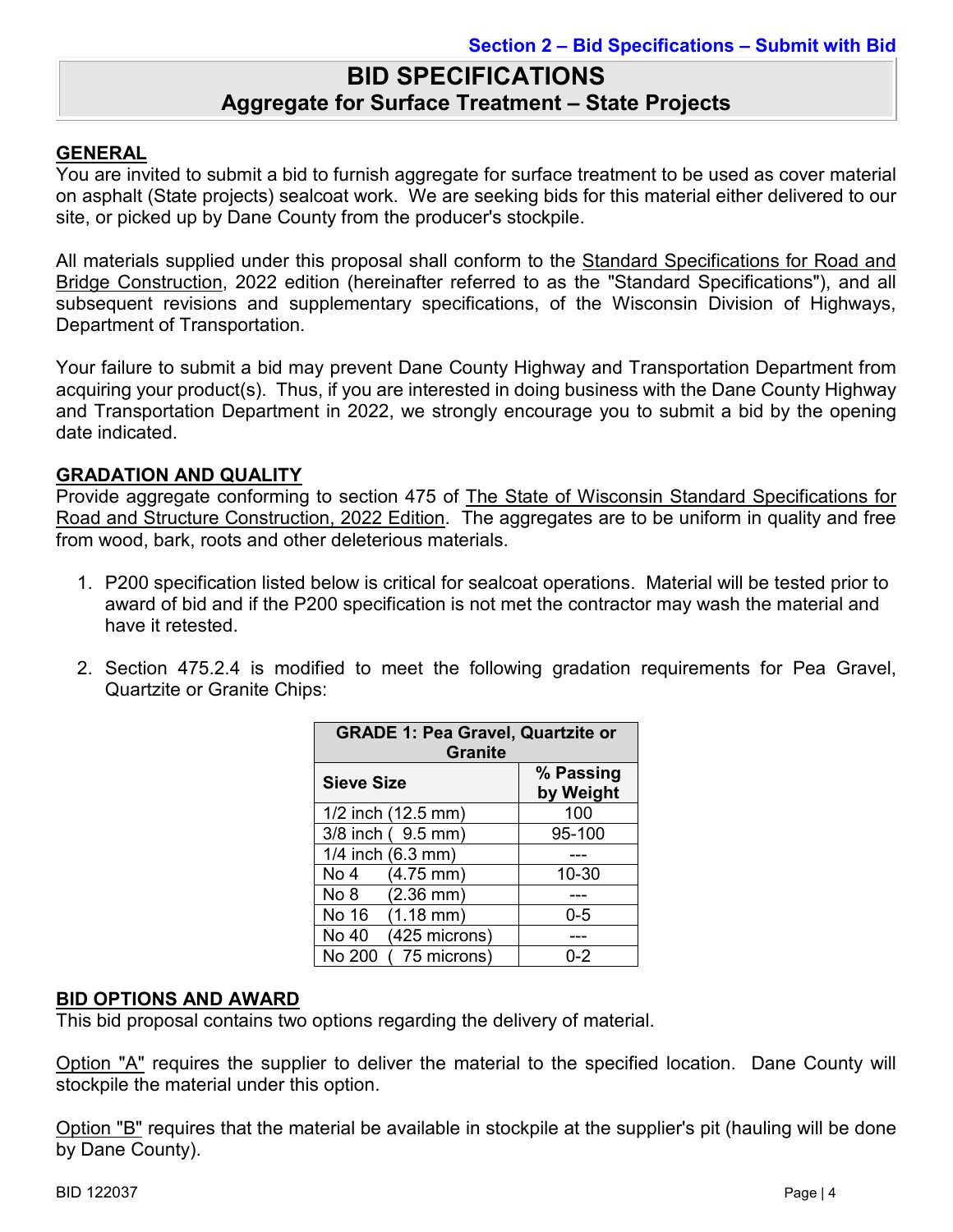Dane County will choose the type of material, and option that is most advantageous to the County, and each bid item (location) will be awarded separately.

#### **DELIVERY**

Under Option "A" the supplier must deliver a minimum of 600 tons per day. The delivery shall be made during the normal working hours for Dane County (7:00 a.m. to 3:30 p.m.) or as modified by the County Highway and Transportation Department.

#### **PAYMENT**

All material will be paid for by the ton. Each load must be accompanied by a ticket containing the appropriate weight information. In the event that an acceptable scale is unavailable, a unit price bid based on a volume measurement will be allowed if so noted on the pricing sheets. To allow for comparison of bids, it will be assumed that the weight per cubic yard is 2,600 lbs. with the quantities adjusted accordingly. Dane County reserves the right to determine actual quantities provided, if material is supplied on other than a weight basis.

#### **SCHEDULE AND DAMAGES**

Delivery under Option "A" may begin upon award of contract and must be completed prior to May 20, 2022. There shall be a damage claim of \$100 per day for any delay beyond the May 20, 2022 date.

The material under Option "B" shall be available on or before May 20, 2022. There shall be a damage claim of \$100 per day for any delay beyond the May 20, 2022 date.

#### **PURCHASE OF ITEM(S)**

The Dane County Highway and Transportation Department reserves the right to award this bid on a per-item basis or on total net bid, whichever is deemed most advantageous to Dane County.

Each item will be considered independent of any other item. The Dane County Highway and Transportation Department will attempt to utilize the lowest bid when obtaining product, however the Department reserves the right to obtain product from the most advantageous vendor/location. In making this determination, the Department will consider availability of product and proximity of vendor to project to minimize hauling costs and/or assure that the product quality is not compromised by excessive travel time (i.e. redi mix).

#### **INSURANCE**

Bidders shall carry insurance as required in the Standard Terms and Conditions, Section 20. The bidder shall furnish Dane County Highway and Transportation Department **along with the bid** a certificate of insurance showing the type, amount, class of operations covered, effective dates, and expiration dates of policies.

#### **BID BOND/PERFORMANCE BOND**

Each proposal must be accompanied by a certified or cashier's check payable to the Dane County Public Works, Highway & Transportation Department, or a bid bond, as a guarantee in the amount of 5% of the total bid.

Successful bidders shall furnish the County with a performance bond equal to 100% of the contracted amount (per State Statute 779.14).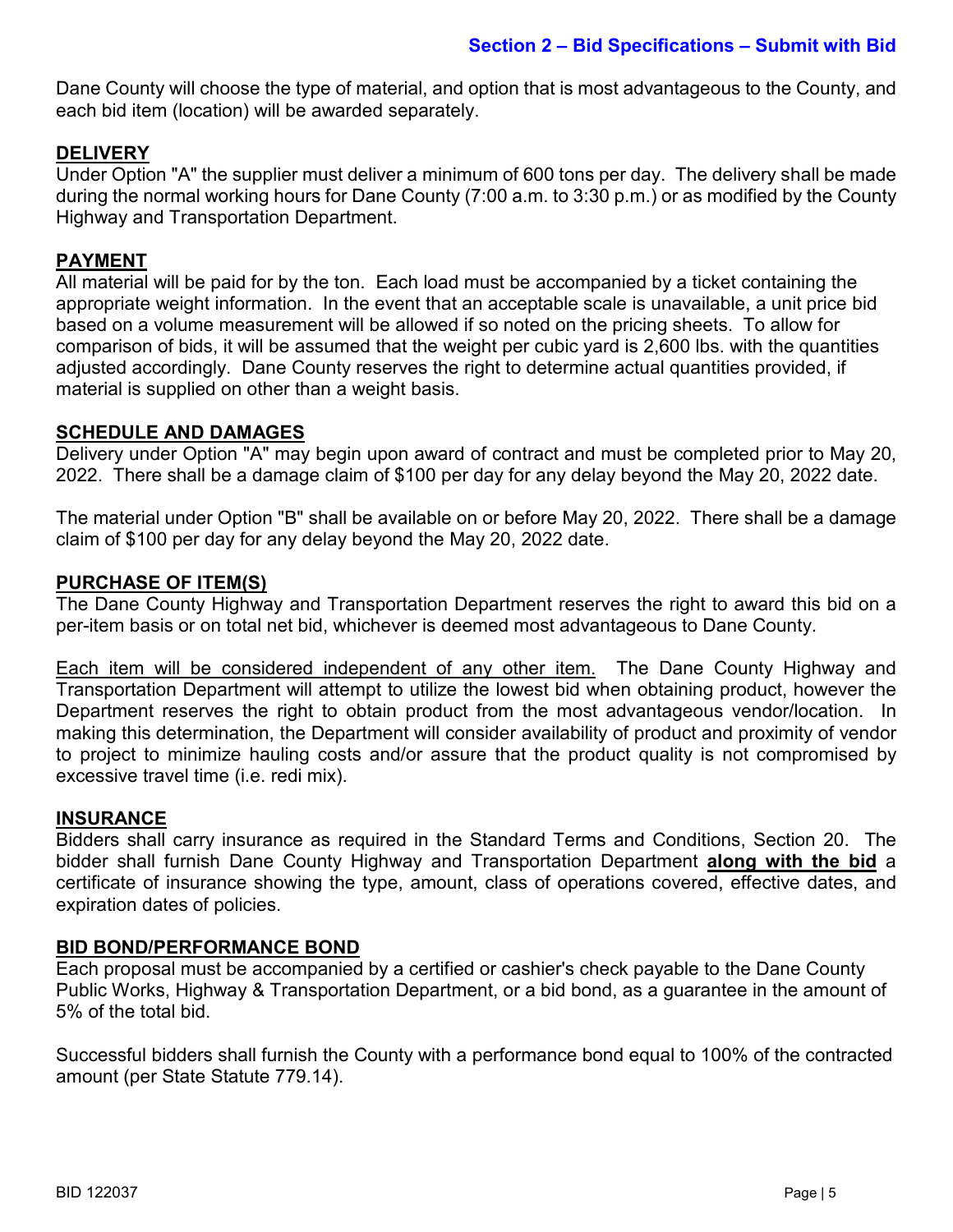#### **Section 2 – Bid Specifications – Submit with Bid**

#### **PRICING**

Bidders may submit pricing for any one item or combination of items included in this bid. If product price is the same for various locations, only one bid proposal sheet is needed. If product price varies for different locations, please copy the blank form(s) as many times as needed.

#### **STOCKPILE LOCATIONS:**

| <b>Name</b>                        | <b>Address</b>                                                                                              |
|------------------------------------|-------------------------------------------------------------------------------------------------------------|
| Dane Co. Highway<br>Mt. Horeb Shop | 2737 STH 78, Mt. Horeb, WI 53572<br>(West Village Limits)                                                   |
| <b>WisDOT Park and Ride lot</b>    | South and East of the intersection of USH 12 & STH 19 (at Baltes<br>Road),<br>Town of Springfield, WI 53597 |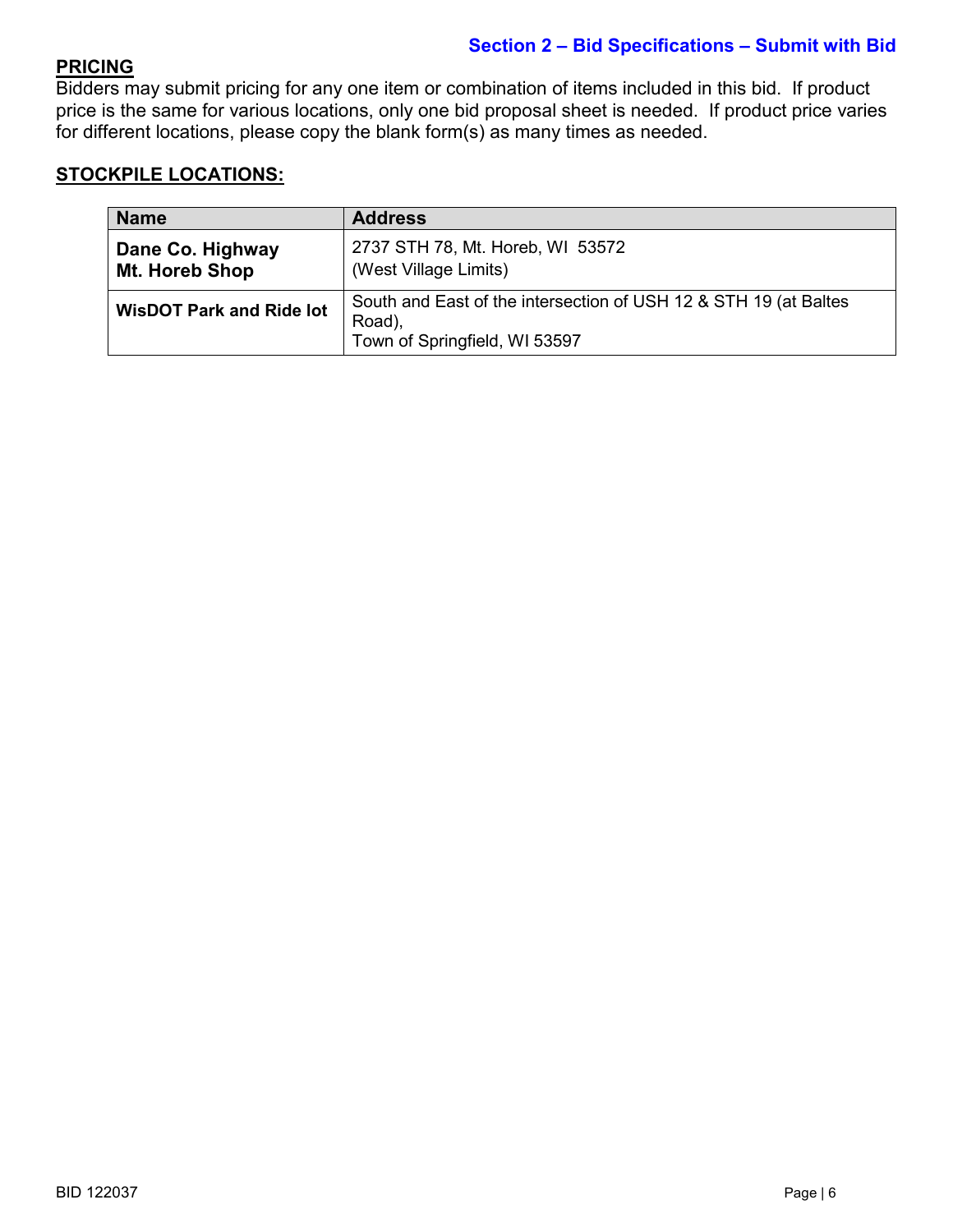### **SPECIFICATION DEVIATIONS**

#### **Check One:**

 $\square$  No deviations from bid specifications

 $\Box$  Deviations from the bid specifications are present - see list below

| <b>Item</b>                                     | <b>Complies</b> | Does Not<br><b>Comply</b> | <b>Explanation of Deviation</b> |
|-------------------------------------------------|-----------------|---------------------------|---------------------------------|
| Pea Gravel, Granite or Quartzite<br>Grad. No. 1 |                 |                           |                                 |

#### **Deviation Explanation** Item  $#$

| $\overline{\phantom{0}}$ |  |
|--------------------------|--|
|                          |  |
|                          |  |
|                          |  |
|                          |  |
|                          |  |
|                          |  |
|                          |  |
|                          |  |
|                          |  |
|                          |  |
|                          |  |
|                          |  |
|                          |  |
|                          |  |
|                          |  |
|                          |  |
|                          |  |
|                          |  |
|                          |  |
|                          |  |
|                          |  |
|                          |  |
|                          |  |
|                          |  |
|                          |  |
|                          |  |
|                          |  |
|                          |  |
|                          |  |
|                          |  |
|                          |  |
|                          |  |
|                          |  |
|                          |  |
|                          |  |
|                          |  |
|                          |  |
| $\overline{\phantom{0}}$ |  |
|                          |  |
|                          |  |
|                          |  |
|                          |  |
|                          |  |
|                          |  |
|                          |  |
|                          |  |
|                          |  |
|                          |  |
|                          |  |
|                          |  |
|                          |  |
|                          |  |
|                          |  |
|                          |  |
|                          |  |
|                          |  |
|                          |  |
|                          |  |
|                          |  |
|                          |  |
|                          |  |
|                          |  |
|                          |  |
|                          |  |
|                          |  |
|                          |  |
|                          |  |
|                          |  |
|                          |  |
|                          |  |
|                          |  |
|                          |  |
|                          |  |
|                          |  |
|                          |  |
|                          |  |
|                          |  |
|                          |  |
|                          |  |
|                          |  |
|                          |  |
|                          |  |
|                          |  |
|                          |  |
|                          |  |
|                          |  |
|                          |  |
|                          |  |
|                          |  |
|                          |  |
|                          |  |
|                          |  |
|                          |  |
|                          |  |
|                          |  |
|                          |  |
|                          |  |
|                          |  |
|                          |  |
|                          |  |
|                          |  |
|                          |  |
|                          |  |
|                          |  |
|                          |  |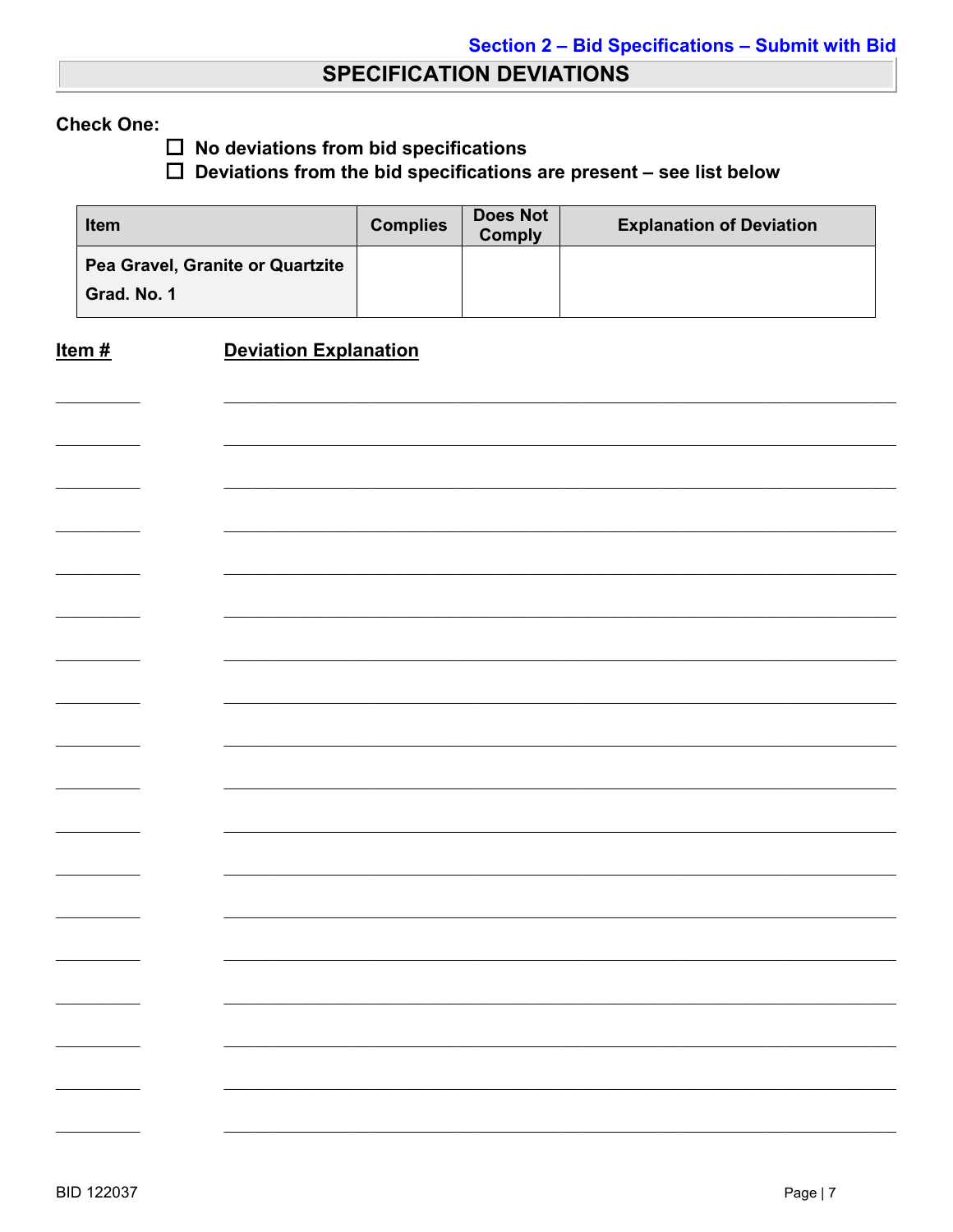### **PRICE PROPOSAL**

#### **VENDOR NAME:**

**Pricing shall be inclusive of all labor, delivery costs and other expenses necessary to provide product in accordance with the specifications and terms and conditions of this bid document and your proposal.**

| <b>OPTION A - DELIVERED TO</b>                      |                         | <b>WisDOT Park and Ride lot</b>                |                               |                    |    |
|-----------------------------------------------------|-------------------------|------------------------------------------------|-------------------------------|--------------------|----|
|                                                     |                         | South and East of the intersection of USH 12 & |                               |                    |    |
|                                                     |                         | STH 19 (at Baltes Road),                       |                               |                    |    |
|                                                     |                         |                                                | Town of Springfield, WI 53597 |                    |    |
| <b>MATERIAL TYPE</b>                                |                         | <b>QUANTITY</b>                                | <b>UNIT</b>                   | <b>TOTAL PRICE</b> |    |
|                                                     |                         |                                                | (TONS)                        | <b>PRICE</b>       |    |
|                                                     | Pea Gravel, Grad. No. 1 |                                                | 900                           | \$                 | \$ |
| $\mathbf 2$<br>Quartzite/Granite Chips, Grad. No. 1 |                         | 760                                            | \$                            | \$                 |    |
| <b>Pit Name</b>                                     |                         |                                                |                               |                    |    |
| Location (Town/Range/Section)                       |                         |                                                |                               |                    |    |
| <b>Address</b>                                      |                         |                                                |                               |                    |    |

| <b>OPTION B</b>                      |                                             | <b>Supplier's Stockpile</b> |                           |                             |                    |
|--------------------------------------|---------------------------------------------|-----------------------------|---------------------------|-----------------------------|--------------------|
| <b>MATERIAL TYPE</b>                 |                                             |                             | <b>QUANTITY</b><br>(TONS) | <b>UNIT</b><br><b>PRICE</b> | <b>TOTAL PRICE</b> |
| 3                                    | Pea Gravel, Grad. No. 1                     |                             | 900                       | \$                          | \$                 |
| 4                                    | <b>Quartzite/Granite Chips, Grad. No. 1</b> |                             | 760                       | \$                          | \$                 |
| 5                                    | Does price include loading?                 |                             |                           |                             |                    |
| 6                                    | If No, loading cost, if provided is:        |                             | \$                        |                             | per ton            |
| <b>Pit Name</b>                      |                                             |                             |                           |                             |                    |
| <b>Location (Town/Range/Section)</b> |                                             |                             |                           |                             |                    |
| <b>Address</b>                       |                                             |                             |                           |                             |                    |